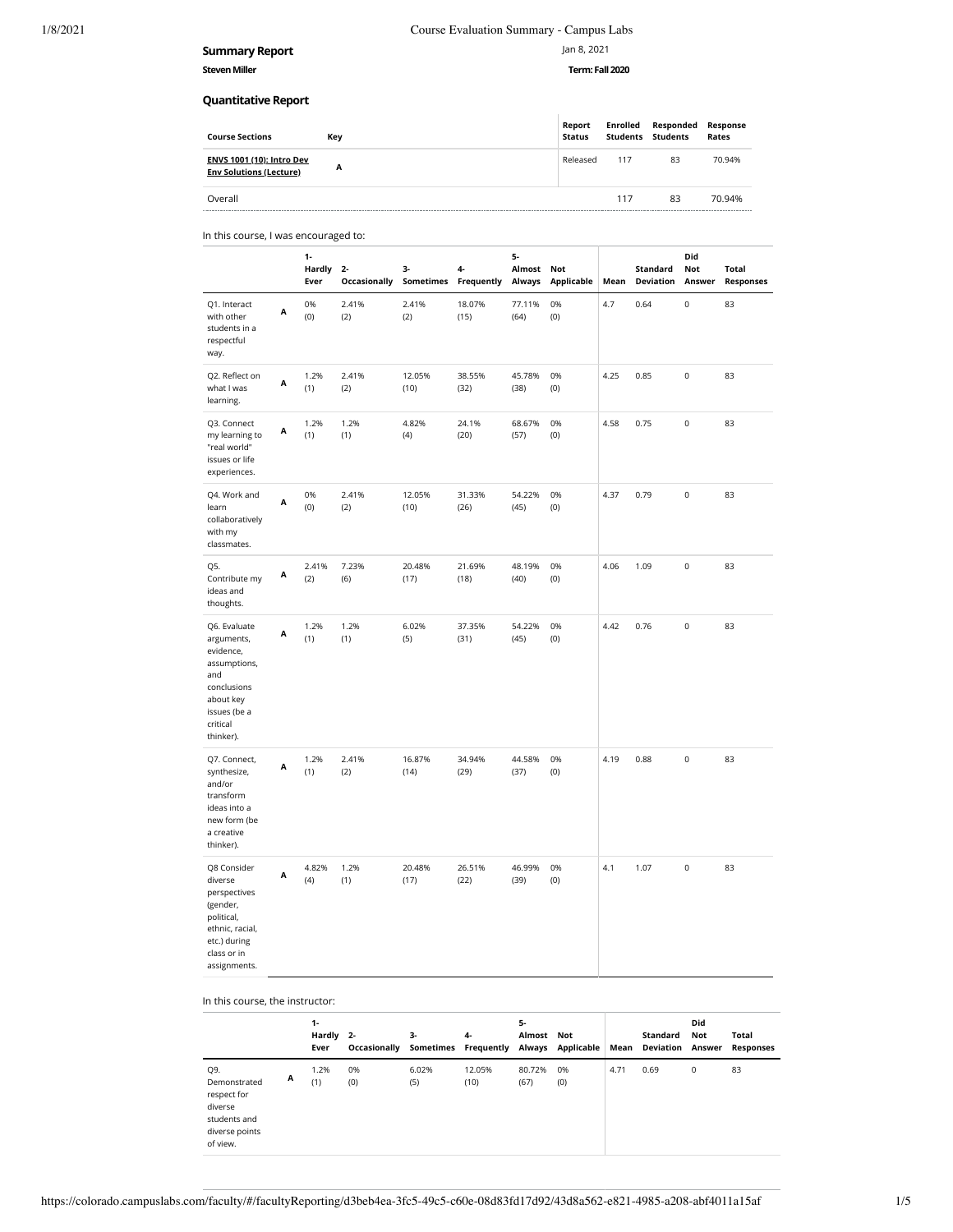# 1/8/2021 Course Evaluation Summary - Campus Labs

|                                                                                                                |   | $1-$<br>Hardly<br>Ever | $2-$<br>Occasionally | 3-<br>Sometimes | 4-<br>Frequently | 5-<br>Almost<br>Always | Not<br>Applicable | Mean | Standard<br><b>Deviation</b> | Did<br>Not<br>Answer | <b>Total</b><br><b>Responses</b> |
|----------------------------------------------------------------------------------------------------------------|---|------------------------|----------------------|-----------------|------------------|------------------------|-------------------|------|------------------------------|----------------------|----------------------------------|
| Q10.<br>Challenged me<br>to develop my<br>own knowledge,<br>comprehension,<br>and conceptual<br>understanding. | Α | 1.2%<br>(1)            | 1.2%<br>(1)          | 12.05%<br>(10)  | 33.73%<br>(28)   | 51.81%<br>(43)         | 0%<br>(0)         | 4.34 | 0.83                         | $\mathbf 0$          | 83                               |
| Q11. Gave<br>projects, tests,<br>or assignments<br>that required<br>original or<br>creative<br>thinking.       | Α | 1.2%<br>(1)            | 3.61%<br>(3)         | 12.05%<br>(10)  | 31.33%<br>(26)   | 51.81%<br>(43)         | 0%<br>(0)         | 4.29 | 0.9                          | $\mathbf 0$          | 83                               |
| Q12. Provided<br>opportunities<br>for students to<br>ask questions<br>and initiate<br>discussion.              | Α | 1.2%<br>(1)            | 1.2%<br>(1)          | 10.84%<br>(9)   | 25.3%<br>(21)    | 61.45%<br>(51)         | 0%<br>(0)         | 4.45 | 0.83                         | $\pmb{0}$            | 83                               |
| Q13. Provided<br>feedback on my<br>work that<br>helped me<br>improve my<br>performance.                        | Α | 4.82%<br>(4)           | 3.61%<br>(3)         | 16.87%<br>(14)  | 31.33%<br>(26)   | 42.17%<br>(35)         | 1.2%<br>(1)       | 4.04 | 1.09                         | $\pmb{0}$            | 83                               |
| Q14. Explained<br>the grading<br>criteria for<br>assignments.                                                  | Α | 1.2%<br>(1)            | 4.82%<br>(4)         | 8.43%<br>(7)    | 26.51%<br>(22)   | 59.04%<br>(49)         | 0%<br>(0)         | 4.37 | 0.91                         | $\mathbf 0$          | 83                               |
| Q15. Was<br>available to<br>answer<br>questions or<br>provide<br>assistance when<br>needed.                    | Α | 0%<br>(0)              | 1.2%<br>(1)          | 4.82%<br>(4)    | 19.28%<br>(16)   | 74.7%<br>(62)          | 0%<br>(0)         | 4.67 | 0.62                         | $\mathbf 0$          | 83                               |
| Q16. Effectively<br>used available<br>technology to<br>enhance<br>learning.                                    | Α | 1.2%<br>(1)            | 2.41%<br>(2)         | 8.43%<br>(7)    | 21.69%<br>(18)   | 66.27%<br>(55)         | 0%<br>(0)         | 4.49 | 0.84                         | $\mathbf 0$          | 83                               |

# **Qualitative Report**

| <b>Course Sections</b>                                      | Key | Report<br><b>Status</b> | Enrolled<br>Students | Responded<br><b>Students</b> | Response<br>Rates |
|-------------------------------------------------------------|-----|-------------------------|----------------------|------------------------------|-------------------|
| ENVS 1001 (10); Intro Dev<br><b>Env Solutions (Lecture)</b> | А   | Released                | 117                  | 83                           | 70.94%            |
| Overall                                                     |     |                         | 117                  | 83                           | 70.94%            |

**Responses**

**A**

• I liked your teaching style, not much to report considering it was a large class.

- You were a great instructor and kept class interactive and engaging.
- Thank you for this semester!

on the most effective and/or least effective aspects of this course. -

Q17. Please offer constructive comments to your professor / instructor

- Steve was a great professor this semester. I felt really supported by the teaching team and this was my favorite class. I loved how we connected class material to real life concepts and I made me excited about this major. Sometimes Steve seemed to pause a long time when no one answered the questions and that was awkward but that is just the nature of online learning I suppose.
- The professor's most effective aspects of the class included always being open to members of the class to participate and ask questions and encouraged everyone to be involved and form their own opinions and conclusions on the material being discussed. The least effective aspect of this course would be the breakout rooms sometimes when no one that was in the breakout room wanted to discuss the problem that needed to be solved or the material that needed to be discussed.
- Group projects were not efficent in the midst of a pandemic! Also breakout rooms where hit or miss, mostly a waste of time.
- Please please please drop some grades please!!!!!!!!!
- This semester was challenging, but I believe Steve tried which is all we can ask for.
- What a cool fuckin dude. Great teacher, very interesting class. Perfect class to prepare prospective ENVS majors who are interested in consulting in the future. I would highly recommend!!! Steve is AWESOME
- With lectures being completely online, I think Professor Miller did a great job encouraging students to work with one another in breakout rooms.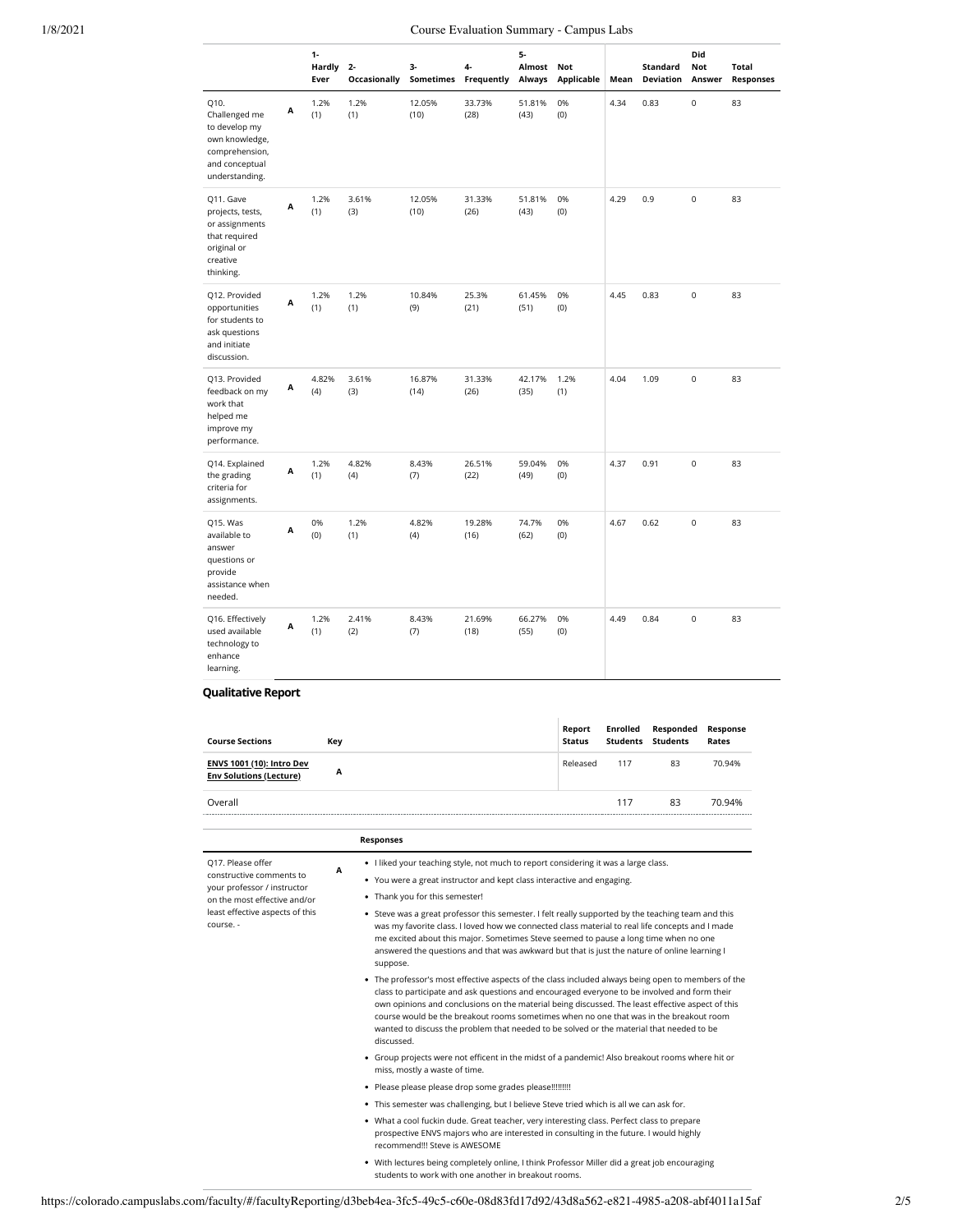#### **Responses**

- This class was extremely well taught and structured. Although I have already covered this material, it was enjoyable to learn it again form a new perspective.
- He was a fantastic teacher. Very knowledgable and enjoyed the class fully. Bummed it was online, would have loved it so much more if it was in person. He taught very well for it being online and did the best he could to be available for all students.
- Too many good things to say about Professor Miller. Outstanding professor, best course I took this semester. Professor Miller made every class very engaging even though it was online and in the end I learned a lot from this course.
- Steve is the GOAT (greatest of all time). Thank you for being funny, interesting , and intelligent! Will miss you!
- Steve is a great professor and a very likable person. My only issue with the course was the final group project which was only an issue because of zoom so I can't blame him for that. Group projects just don't work well over zoom.
- The course was great! I learned a lot and was able to apply my knowledge and work on my skills. I think the only difficult part were the group projects being online and sometimes difficult to coordinate
- Steve you were the best teacher i have had at CU so far. Thanks for a great year in a weird environment.
- I've really enjoyed being in this class. The structure of this class has provided many new opportunities to learn and grow as a student in ENVS. Lectures are well balanced with information and time to do in class activities.
- Straightforward, interesting class.
- Very good at explaining topics and problems. I like how we did evaluation throughout the semester so that they would continuously improve throughout.
- Keep it up! This class feels like it has a good community and vibe going on which makes class so much more engaging.
- I enjoyed the topics we went through during the course.
- The teaching team was very effective at assistance when I was struggling with some of the new concepts and quantitative tools.
- Getting put into groups with our TAs to walk through calculations and xcel stuff was really helpful for me
- This was by far the most engaging and interactive online class I have had so far. The instructors are always enthusiastic and eager to help students. This really eases the tension of online classes and encourages people to actively participate.
- $\bullet$  Mr. Miller is a very nice, extremely intelligent professor. He was effective in every necessary aspect.
- I think the semester was done well for the most part. It did feel like a lot of assignments weren't explained very well and it seemed hard to learn from them when we never went over them. I think it would be nice to have a class reflection on in-class assignments so that even if you're doing them well you can work together as a whole and see if there's maybe a way that you could be doing it better.
- This course frequently overshadow my other courses, which were all upper division. At times, it felt like this course was much more demanding than my other courses and had a lot of busy work. I did learn a lot but often felt overwhelmed by the amount of assignments due every week, especially with this being lower level introduction course. Perhaps in the future the course could be worth more credits or have a smaller workload each week.
- . I think the most difficult part of this course was the collaborative aspect. Because we are working with other people so often, it is sometimes difficult to work effectively as a group over zoom. I think the teaching team has done a great job facilitating cooperation through the era of remote learning.
- Professor Miller was great throughout the semester and was helpful with anything and everything I needed for the class.
- This class was very informative but I think that some of the concepts were introduced in a confusing way. I think that because everything was online it was difficult to learn some of the conversion problems effectively and I would have appreciated more comprehensive slides on how to approach those problems before getting put into groups.
- Everything was great and easy to follow along with. The class was very open and fun to be in and the content was interesting and presented in a way that I knew what we were doing or what to do most of the time. Steve has done a great job.
- The beginning of the semester seemed a little unorganized with all the group and in class assignments over zoom but I definitely think that was just part of the growing pains through the pandemic. This class was really interesting and Steve did a great job making me excited for this class each and everyday. Overall I loved it and learned so many great skills!
- Most Effective: Real world application/encouragement to think critically Least Effective: Forced group projects
- this was the only class that I had this semester that was able to produce a community on zoom. No one in any of my other classes had entertaining discussions before and during class!
- Doing problems together in the first half of the semester and not in our breakout rooms would have been the best learning for me personally because many people in the breakout rooms didn't know how to do them either. Although we would go over most of them after, it was usually quick and not in much detail that I need. Other than that, I had a greta time in this class and the teaching team was awesome!
- I think the class had a large diversity of types of work like reading, projects, and worksheets that use excel, so the workload never got monotinous.
- You are amazing!!! Don't change anything
- I think you were a very good professor Steve!!
- N/A by far the best class, always made it interesting and was always there if I needed help.
- Maybe outline what you need from us a little earlier than after when we turn stuff in. Great Prof though! Interesting to listen to and engaging and very approachable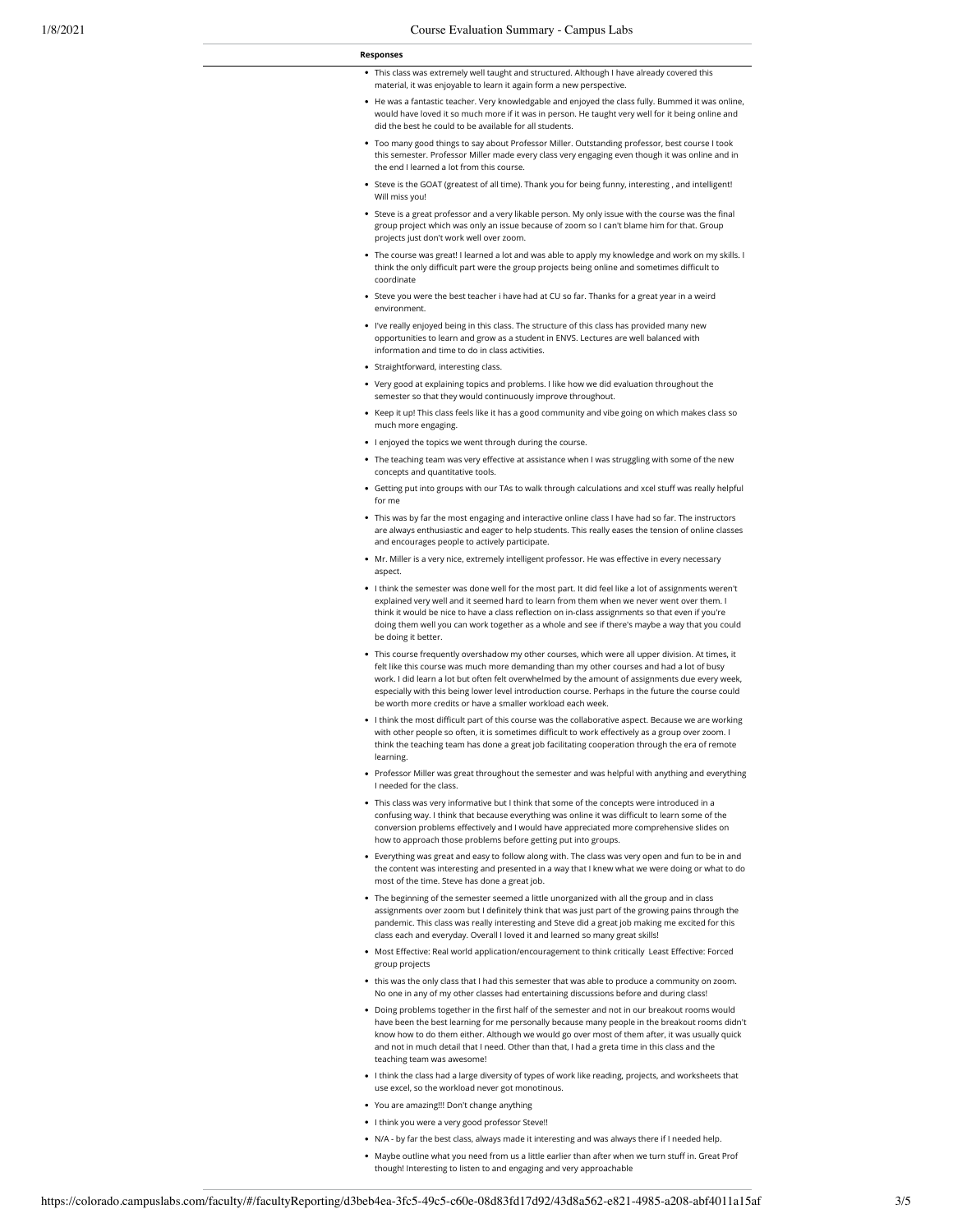### **Responses**

- You have done very well teaching given the circumstances and engage students effectively!
- Group work and zoom presentations are very hard to do without being able to work in person with group mates. I do not think they should be worth as much with COVID impacting the learning style and students quickly forced to adapt.
- Clearly cares about his students and provided interesting insight for each topic. I would have liked more examples of calculations before we were sent off to work on them in lecture, especially early on in the semester, but this was improved in the latter half of year. Overall, I enjoyed this class, thank you!
- Really loved how this teaching team felt like a family. You guys laughed and got along so well it translated throughout the class.
- I really enjoyed Steve's class throughout this semester. Despite being an intro level class, I found myself often being challenged to think critically and collaborate frequently with my peers to develop the best ideas possible. The one thing I found frustrating was receiving too little feedback too late, as it often made it difficult to fully comprehend my mistakes on assignments submitted around three weeks earlier.
- I really enjoyed this course but felt the assignments and assignment due dates were hard to keep up with. Covid has everyone thrown off and I just felt that the assignment due dates in this class were a little funky to keep track of. Teaching team is excellent and responds great when contacted.
- $\bullet$  I loved this course. The most effective, was extensions and time in recitation,
- I felt that there were some repetitive activities for our excel work. I felt a sense of community in our class with the way we had recitation and break out rooms with people we may know - helping the remote learning go more smooth
- $\bullet$  The most effective aspects were working through in-class assignments together. The least effective were recitation assignments because there was little time to complete them, but having more time to turn them in helped.
- He did great!
- Steve is a great proffesor!
- This class was very well adapted for online learning and group work provided the best possible hands on experience possible in current times.
- I think this course is very problem solving based and I think more lecture time could be used going over examples very similar to the exercise required to do. I think the book and reading quizzes were irrelevant since we never went over those topics in lecture. I think the amount of inclass activities was extreme and overwhelming for the first semester online
- I thought that for online classes being what they are, Steve did a good job at trying to keep students engaged and feel welcome over zoom. This was one of my better classes I took online this semester. One thing that was very challenging in this online course was the group projects because it was hard to coordinate and plan times to meet with other students.
- N/A He was a great professor all around!
- Great Professor! I learned a lot!
- I really appreciated the group work, it was nice to work with other peers even in an online format. The only critique I have is how sometimes the back-of-the-envelope calculations were rushed and when we were thrown in breakout rooms sometimes people didn't know what was going on. The TAs were helpful, but with the amount of students it wasn't possible for them to always help us.
- Being a senior graduating with an ENVS major, I was looking forward to taking this class as a way to learn new things while not being overloaded by an upper level class' work load. Unfortunately, that was not the case, as this class had an overwhelming amount of work. Every week we had multiple assignments, many times multiple on the same day due and it got to a point where I struggled to turn them in on time. Trying to balance my 3000 level classes with the work from this class, much of it being useless, was a nightmare. This course is supposed to make incoming students excited about being in environmental studies, but if I were a freshman I would have been completely turned away from pursuing the major because of how poorly this class was taught.
- . There was a lot of group work for this course which was a little difficult when it came to remote learning.
- $\bullet$  The most effective aspect of this course were the clear assignments and deadlines, that helped especially since this semester was all online. The least effective aspect of this course was probably the in class assignments, I feel like they caused nessicary stress and could have been much better done doing them as a class or writing them down as notes
- was a good lecture format
- The class structure was very well organized and I liked the interactions with TAs and LAs.
- I really enjoyed taking this course and learning more about the more real world side of environmental studies not just statistics like 1000. I like how the class wasn't just tests or papers but a mix of tests, papers, and projects. In the beginning, the recitation activities were a little confusing but I appreciate that yall listened to the weekly feedback and had the TA's and LA's do less breakout work till everyone understood what was going on. Overall this was one of my favorite classes to go to this semseter over zoom just becuase everyone chatted with everyone else and Steve + TA's + LA's were all super nice and helpful and easy to talk to.
- Not my favorite class just based on material itself but Professor Miller was a great teacher and I appreciate how hard he (and the rest of the teaching team) worked to help all the students!
- I thought this class was interesting.However, I didn't always feel like I was aware when assignments were due.
- Thank you for teaching a wonderful, impactful course in the face of such a challenging year. I'm curious to know what class would be like if it were not online, but I am happy to have taken your class regardless. I would like to know more about your research and more about current solutions that are making a difference. I felt like there was not as strong of relation to environmental solutions as there could have been.
- Steve is one of the nicest and calmest professors I've ever had. He's really sweet and cracks jokes with us in a way that makes us all more comfortable. I think however, with the way he teaches, he could go a little bit more in depth with practice problems and examples. This class is very math focused, however for those of us who really struggle with critical thinking and applied math